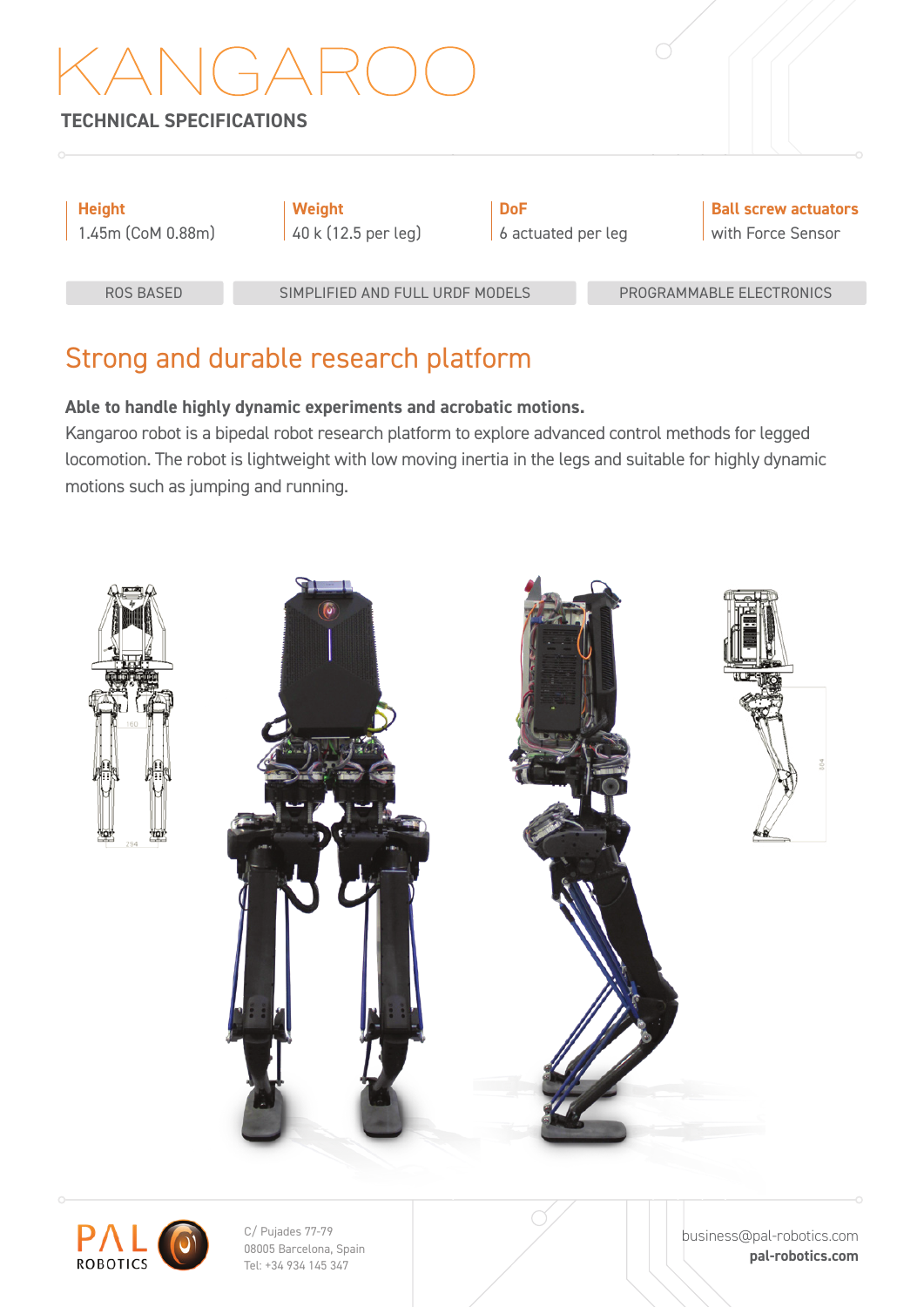# $\overrightarrow{a}$

**TECHNICAL SPECIFICATIONS**

### Actuators

Kangaroo incorporates custom linear actuators located close to the hip of the robot, providing a wide range of motion as well as high speed and torques at the joints.





# Joints

The non-linear transmission parameters have been optimised to achieve the necessary speeds and torques for jumping requiring only low power while standing and walking.







C/ Pujades 77-79 08005 Barcelona, Spain Tel: +34 934 145 347

business@pal-robotics.com **pal-robotics.com**